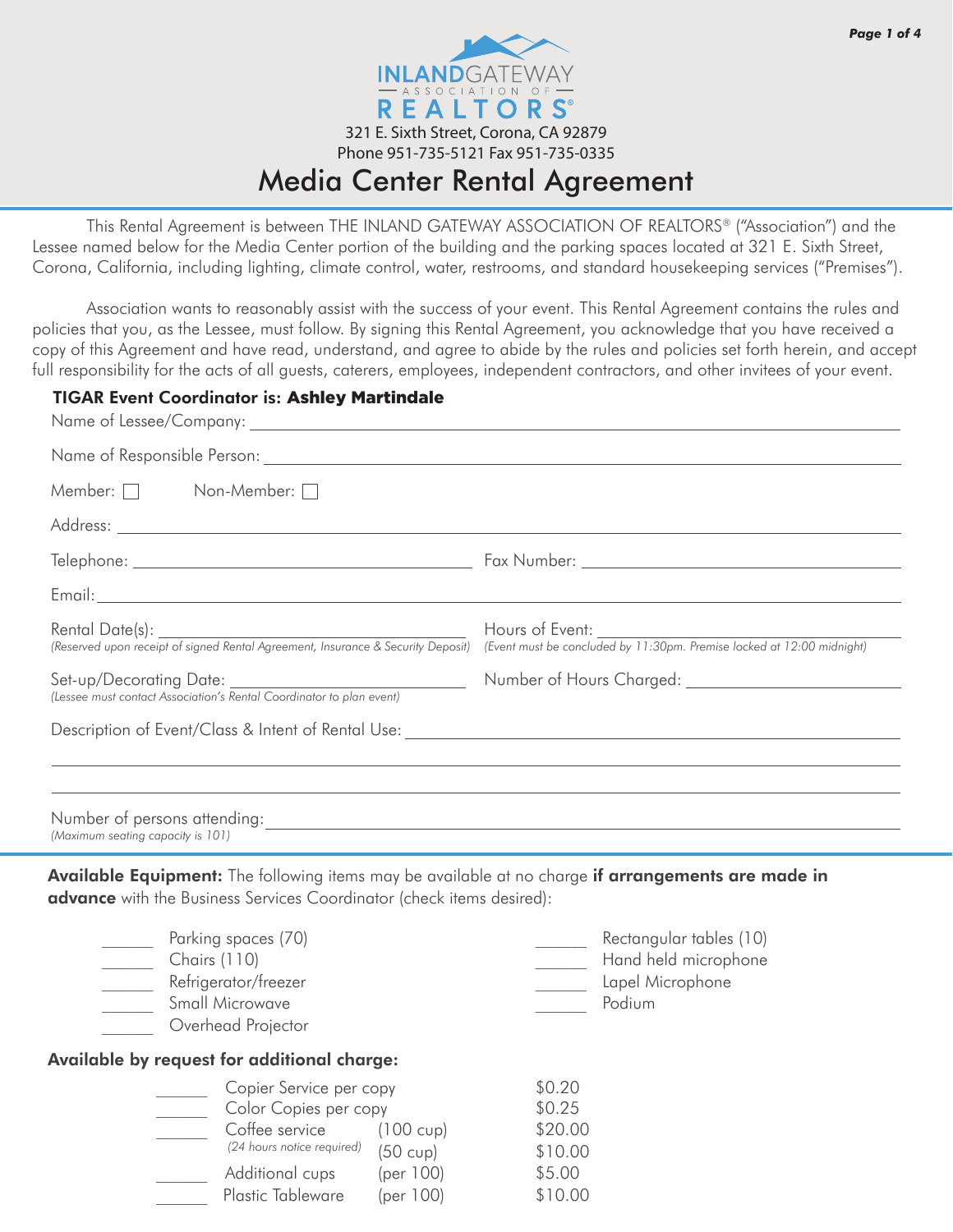# RENTAL RATE SCHEDULE

| Member     | Non-Member |
|------------|------------|
| \$50.00    | \$65.00    |
| \$65.00    | \$75.00    |
| \$55.00/hr | \$75.00/hr |
| \$50.00    |            |
|            |            |

*(after 5:00 pm weekdays or any time on Saturday)*

Total Hours Charged:

**INSURANCE WAIVER:** Insurance waiver must be submitted along with the completed rental agreement and payment.

## PRE-EVENT DEPOSIT & CHARGES:

Payable 30 business days prior to event. Make checks payable to *The Inland Gateway Association of REALTORS®*

# Security Deposit

\$50.00 Members \$200.00 Non-Members

| Paid: \$    |  |
|-------------|--|
| Cash        |  |
| Check #     |  |
| Credit Card |  |
|             |  |

Must be paid with application to reserve date/time; refunded if cancellation is 90 days prior to reserved date or date is re-booked; held pending damage resolution and applied to repair costs and/or other fees.

Additional Items \$ Paid: \$

| Paid: \$           |  |
|--------------------|--|
| Cash               |  |
| Check $#$          |  |
| <b>Credit Card</b> |  |

\*ALL DEPOSITS AND RENTAL/ADDITIONAL FEES MUST BE PAID BY CASH, CHECK, CASHIERS CHECK OR CREDIT CARD.

| <b>Pre-Event Extra Cleaning Fee</b> | Paid: \$     |  |
|-------------------------------------|--------------|--|
| By request; requires 48 hour notice | $\vert$ Cash |  |
|                                     | Check #      |  |
|                                     | Credit Card  |  |
|                                     |              |  |

## POST-EVENT FEES & CHARGES:

Payable no later than first business day following event. Make checks payable to *The Inland Gateway Association of REALTORS®*

| <b>Clean Up Fee</b>                                    | \$100-\$500 | Paid: \$                                         |
|--------------------------------------------------------|-------------|--------------------------------------------------|
| If prohibited items used or Association deems premises |             |                                                  |
| are not in as good a condition as prior to event       |             | Check #<br><b>Credit Card</b>                    |
| <b>Damage/Repair Fee</b>                               |             | Paid: \$<br>Cash<br>$ Check #_\_$<br>Credit Card |
| Description of damages:                                |             |                                                  |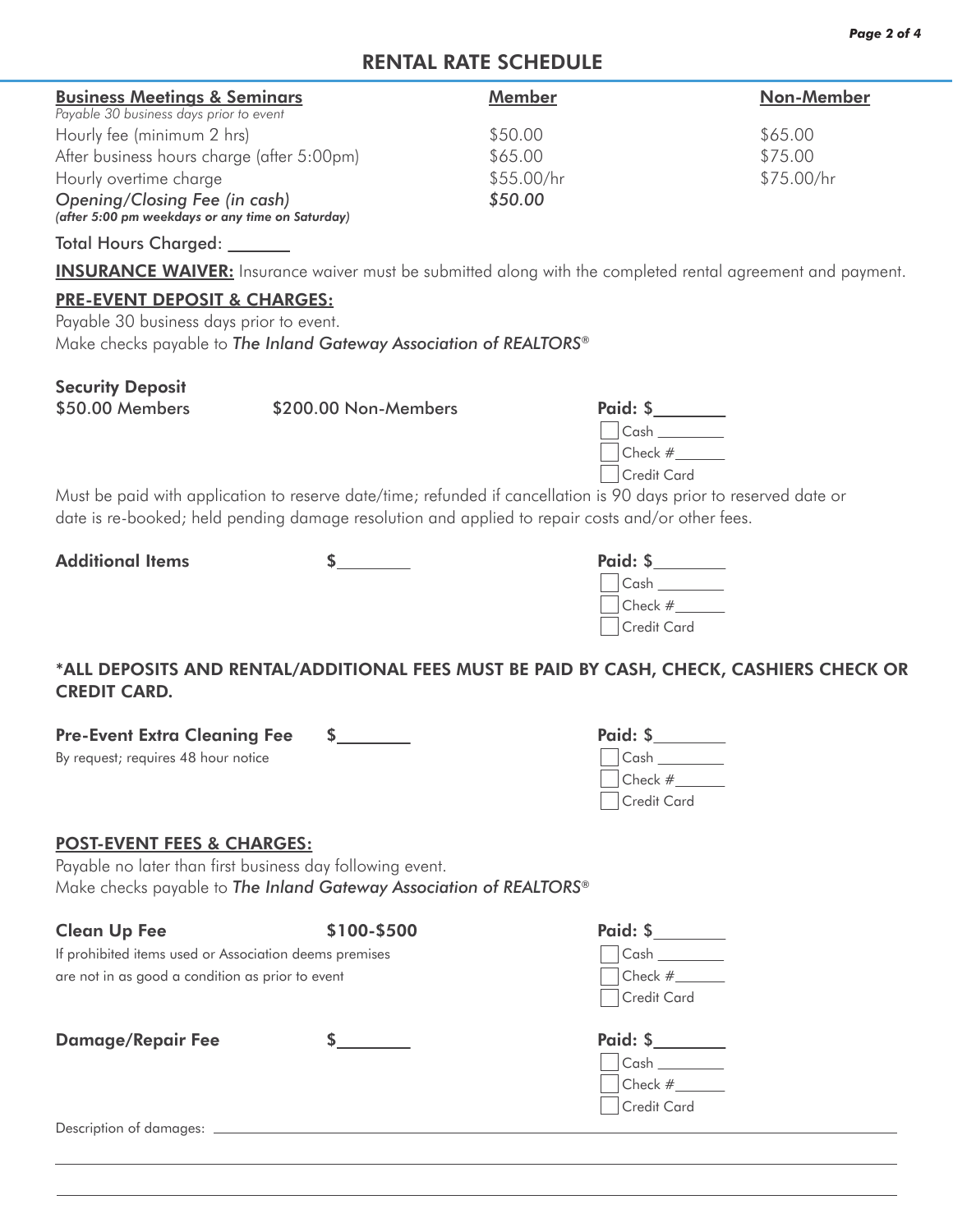*Items NOT Included in Rental: The following items are not included in the rental fee:*

| Security                | Food Catering         |
|-------------------------|-----------------------|
| Additional Rental Items | Room Set-up/Take Down |
| Linen/Paper Goods       | Cleaning              |

*After Hours Events: Events taking place or finishing after hours require an additional after weekday hours or Saturday service fee. This fee is due and payable in cash to the staff member who is opening or closing the facility after hours weekdays or Saturday.*

#### *Cancellation:*

*Association reserves the right to cancel on 90 days notice with refund of paid deposit and fees. If Lessee cancels 60 or more days before reserved date, the security deposit will be refunded, less costs actually incurred by Association. If Lessee cancels less than 60 days before the*  reserved date, the security deposit will be refunded only if the reserved date is booked with another event of equal rent and less those amounts *for costs the Association actually incurred.*

#### *Security Deposit:*

*Lessee Responsibility -- Lessee shall be financially responsible for any and all damage which occurs during the term of the Rental Agreement to the Premises and all related facilities, fixtures and equipment provided by Association. Lessee's liability is not limited to the amount of the security deposit. Lessee shall be charged for repairs and/or replacement for any damage done to the Premises, including carpeting, walls, plumbing, fixtures, and/or equipment, as specified hereinbelow under "Decorating and Set Up," and Lessee shall be charged for any fees charged to Association or Lessee by any City, County or State law enforcement or other agency due to Lessee's use of the Premises, including responding to the alarm. A reasonable fee for staff time incurred by the Association may also be included. Lessee acknowledges the Premises are fit for their intended use.*

Refundability of Security Deposit -- Lessee understands that the security deposit will be deposited into a non-interest bearing account and will be *refunded if Association, in its sole discretion, determines there has been no damage or breach or failure to pay fees and charges under this Rental Agreement. Association may apply all or part of the security deposit toward fees or charges due under this Rental Agreement, including repairs or costs to restore the Premises to its pre-rental condition.*

*Documentation of Premises Condition -- After the conclusion of the event, a Staff Attendant will assess the condition of the Premises and, if appropriate, take photographs and create documentation of any damages. Lessee and the Staff Attendant will each sign a written report which will be given to the Rental Coordinator for any action and fee assessment.*

*Insurance: Lessee will provide proof to Association that it has liability insurance coverage covering the event and shall obtain and provide the Association a rider evidencing such coverage no later than 5:00 p.m. on the last business day prior to the event naming Association as an additional insured. If alcohol will be provided, indemnify TIGAR.*

*Permits/Licenses: Lessee shall obtain at its expense any and all licenses and permits required for its use of the Premises and hereby indemnifies Association fully for any fees, charges, fines, or penalties related to licenses and permits.*

*Default/Breach: Failure by Lessee to make any payment of fees and charges due no less than 15 business days prior to the event shall*  constitute a default and the Premises shall not be made available to Lessee. In the event of any default or breach hereunder, Lessee shall pay all *costs, expenses, and attorney's fees, whether or not suit is filed, to enforce this Rental Agreement or collect any amount due to Association hereunder.*

*Indemnity: Lessee hereby indemnifies and holds Association harmless against all liabilities, claims, and demands for personal injury, property damage, government fines or fees, and/or attorney fees or costs arising out of or caused by any act or omission of Lessee, Lessee's agents, employees, vendors, or invitees, arising in or about the Premises at any time during the term of this Rental Agreement.*

*Lessee's Personal Property: Association and its employees or agents are not responsible for any personal property left at, in, or on the Premises before, during or after the event.*

*Event Planning: Lessee shall meet with the Business Services Coordinator to plan the event and coordinate the set up time, obtain decorating approval, and arrange for any other services and/or equipment to be provided. A syllabus, course description or program for the event must be submitted for approval prior to any marketing of the event.*

*Decorating & Set Up: Set up and decorating shall not interfere with the normal business activities of the Association. A Staff Attendant fee will be charged for setup and decorating done after normal office hours or on weekends. The following items ARE NOT PERMITTED, and if any are used or thrown inside or outside the Premises, there will be a \$500 clean up fee: bolts, screws, staples, nails, glue, Scotch tape, duct tape, or*  electric tape on the floors, ceiling or stages; angle hair, glitter, rice or confetti. Birdseed may be thrown outside the Premises only. Candles are *permitted only if enclosed in glass.*

Parking: The Association provides parking in the main parking lot and in the adjacent parking lot on Howard Street. It is understood that the *Association will not be responsible for any damage(s) or theft of or to vehicles or personal property.*

*Security Guard(s): Association reserves the right to determine the number and type of staff, including uniformed security guard(s) to be provided*  for the event. The Security Guard fee is set forth in the Rental Rate Schedule and is to be paid to Association at the time pre-events fees are *paid.*

Prohibited Conduct: Lessee shall not use, or permit any person or persons to use, the Premises in any manner which, in the sole discretion of *Association, is inconsistent with the image of a community or family-oriented business, or in violation of the laws of the United States of America, or the laws, ordinances, regulations and requirements of the State, County and City where the Premises is situated, or of other lawful authorities.*  Lessee shall keep the Premises, and every part thereof, in a clean and wholesome condition, free from any objectionable noises, odors or